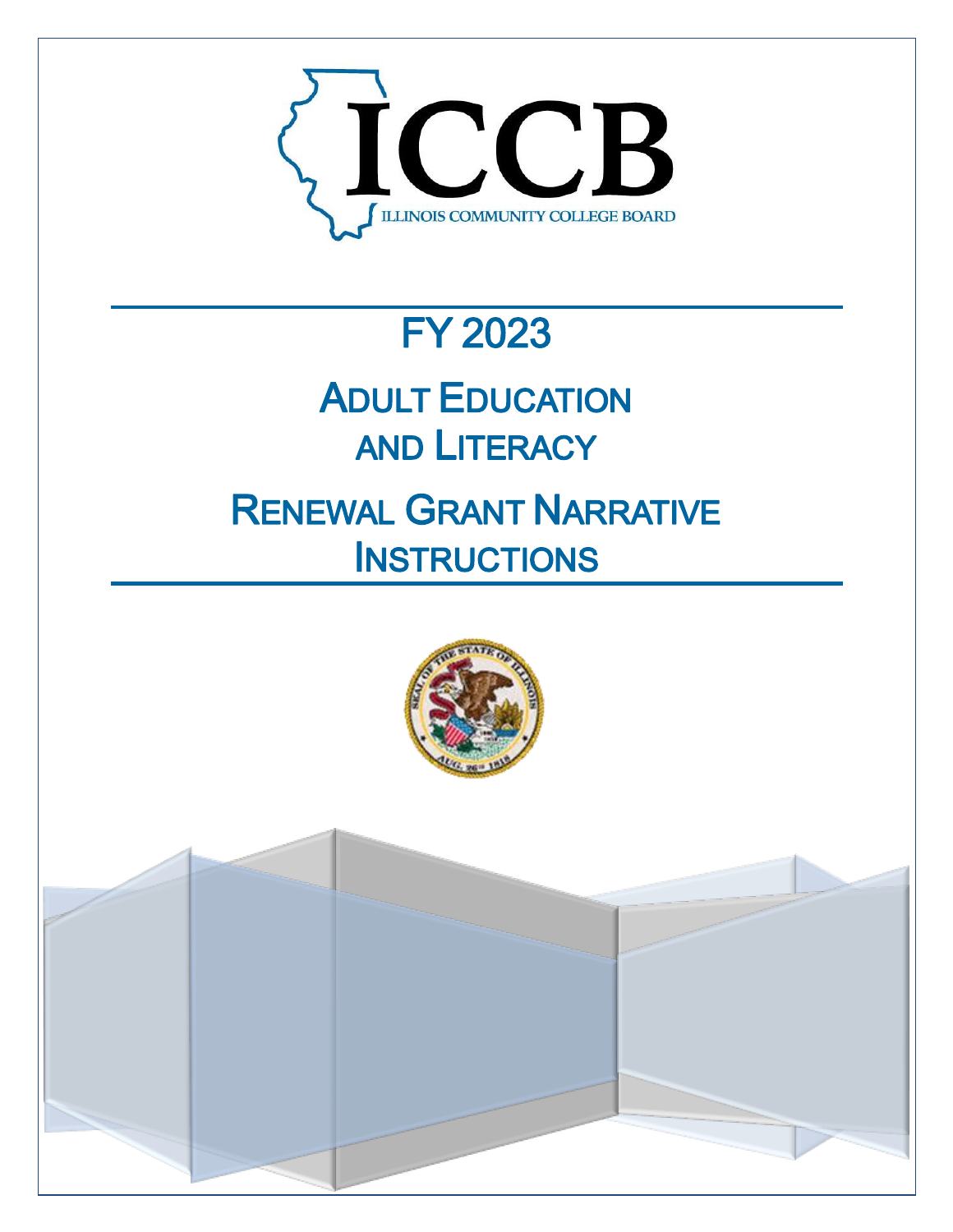### **Table of Contents**

| General Education Provisions Act (GEPA) and Diversity, Equity, and Inclusion  3 |  |
|---------------------------------------------------------------------------------|--|
|                                                                                 |  |
|                                                                                 |  |
|                                                                                 |  |
|                                                                                 |  |
|                                                                                 |  |
|                                                                                 |  |
|                                                                                 |  |
|                                                                                 |  |
|                                                                                 |  |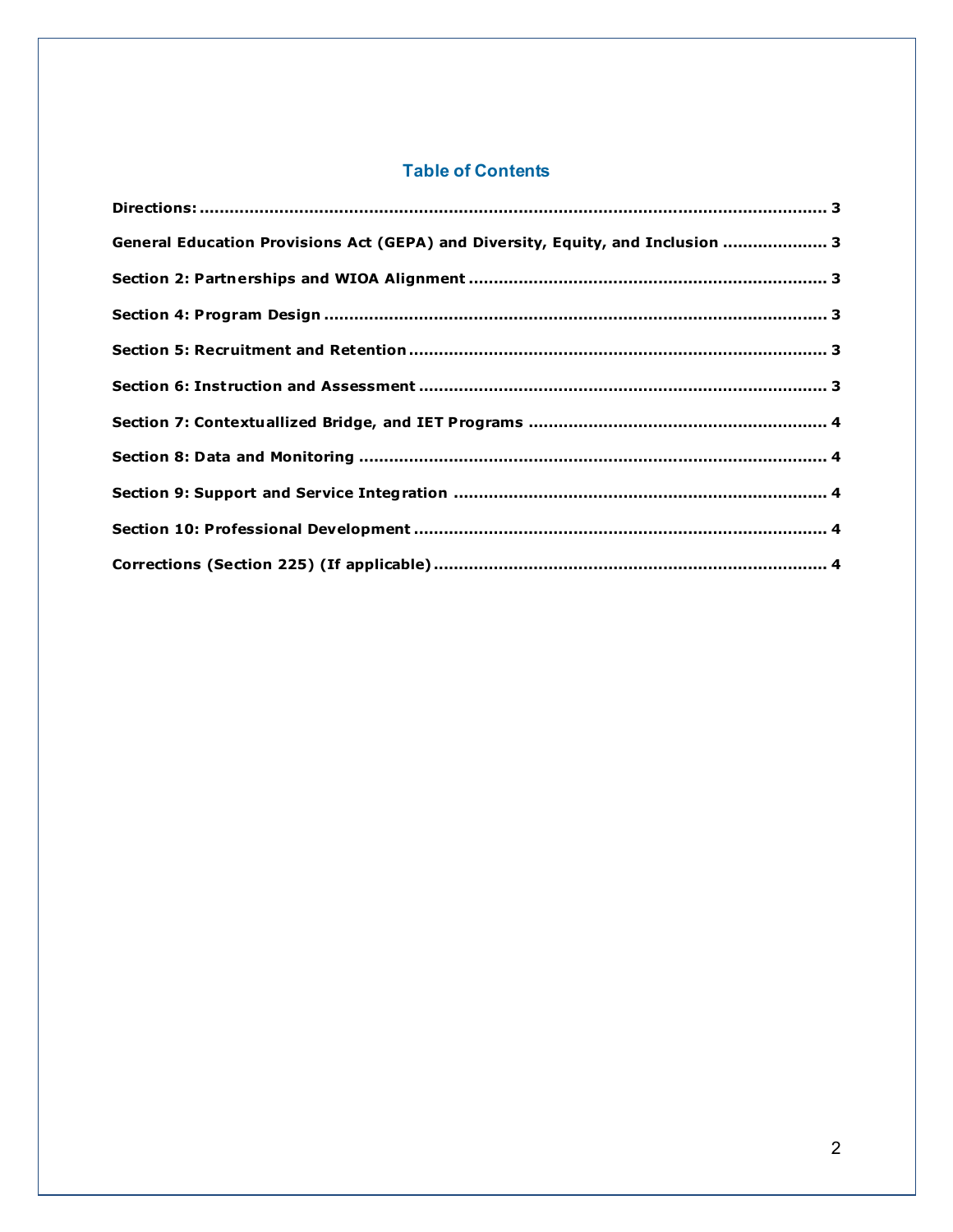#### <span id="page-2-0"></span>**Directions:**

Revise each section of the original FY22 Grant Narrative as appropriate. IELCE Renewals will be submitted separately. You are not held to the 25-page limit on the original narrative, but please remember you are only revising appropriate sections to address changes in your proposal.

- You MUST use either RED FONT or **Track Changes** in the original narrative to address any changes or revisions to your proposal.
- If you do not use the appropriate font color or track changes, the document will be returned to you for corrections.
- *IELCE Renewal will be completed in a separate document.*

The following outlines the key priorities for each section in the original narrative.

#### <span id="page-2-1"></span>**General Education Provisions Act (GEPA) and Diversity, Equity, and Inclusion**

Provide a statement that your agency will address equity issues identified under the General Education Provisions Act (GEPA) section 427. Discus how Diversity, Equity, and Inclusion (DEI) will be integrated into the program design to serve the priority populations.

#### <span id="page-2-2"></span>**Section 2: Partnerships and WIOA Alignment**

Describe how your proposed programing and goals align with your local workforce innovation board(s) plan(s). Specifically, identify how your proposed activities will meet the goals and priorities of the local plan and meet the education and employment needs of the area.

• Summarize any relevant partnerships, including plans to subgrant the award and any applicable cooperative agreements to carry out activities.

### <span id="page-2-3"></span>**Section 4: Program Design**

Describe how your FY22 activities created and delivered a clear system of career pathways that is designed to enhance basic literacy skills and transition students to postsecondary education and employment. Discuss continuous improvement strategies that will be implemented in FY23.

#### <span id="page-2-4"></span>**Section 5: Recruitment and Retention**

Describe a clear student recruitment and retention strategy with timelines, objectives, and evaluation methods.

#### <span id="page-2-5"></span>**Section 6: Instruction and Assessment**

Describe the instructional services offered and identify how these services will be of sufficient intensity and duration to achieve improved education functioning levels for learners. Include plans for instructional staff to complete the Standards Proficient, Specialist, and Master Pathways.

• Discuss strategies for continuous improvement in achieving Measurable Skill Gains and credential attainment.